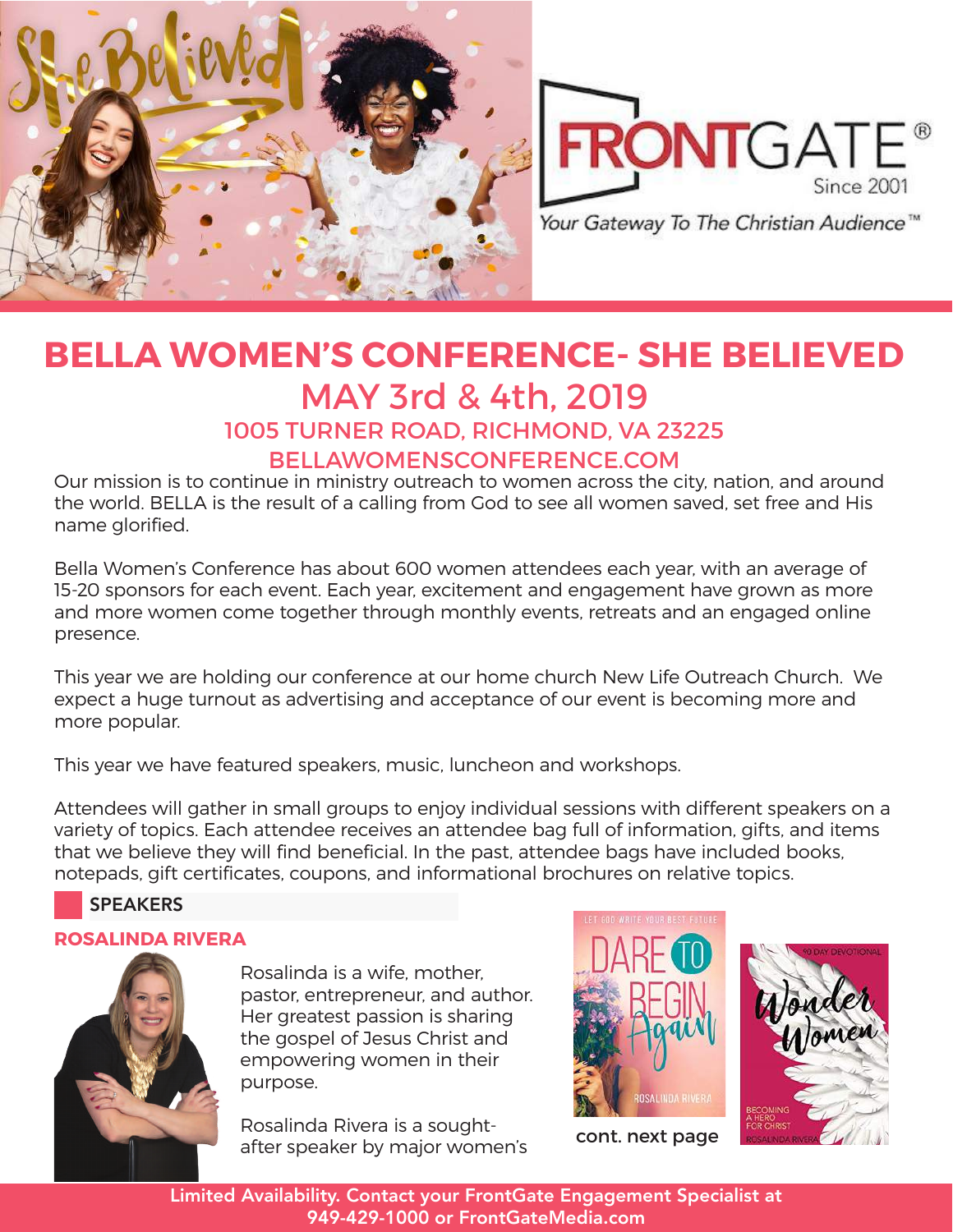## SPEAKERS CONTINUED

ministries around the world for her transparent and down-to-earth motivational style.

Rosalinda and her husband serve at New Life Outreach Church in Richmond, Virginia. Together with her husband, she founded the Mercy Moms House for mothers and children and is Executive Director of New Life for Youth, a 50-year-old non-profit organization.

Rosalinda is hands-on in providing a place where young people, as well as adults, can find lasting hope and healing from addiction and human trafficking.



#### **CYNTHIA ROSARIO**

Pastor Cynthia Rosario is the co-pastor of Maranatha The House of God church. She is also the leader of the church's women's ministry and is actively involved in the annual brunch events and conferences. A Chicago native, Cynthia is the founder and lead singer of Maranatha's worship band, Native Worship. A noted speaker both domestically and abroad, she brings her zeal for prayer while living a fully surrendered life to God at conferences and ministry events. She is also an avid writer and blogger and has appeared on TBN and other media.



#### **MERCY LOKULUTU**

Mercy is originally from Nigeria and carries with her a rich cultural and spiritual heritage and a passion to teach and preach the Bible. She was ordained at Celebration church in Florida in 2002 and is committed to building the local church globally along with her husband Marcus, and their two wonderful children, Isaiah and Ava-Pauline.







Limited Availability. Contact your FrontGate Engagement Specialist at 949-429-1000 or FrontGateMedia.com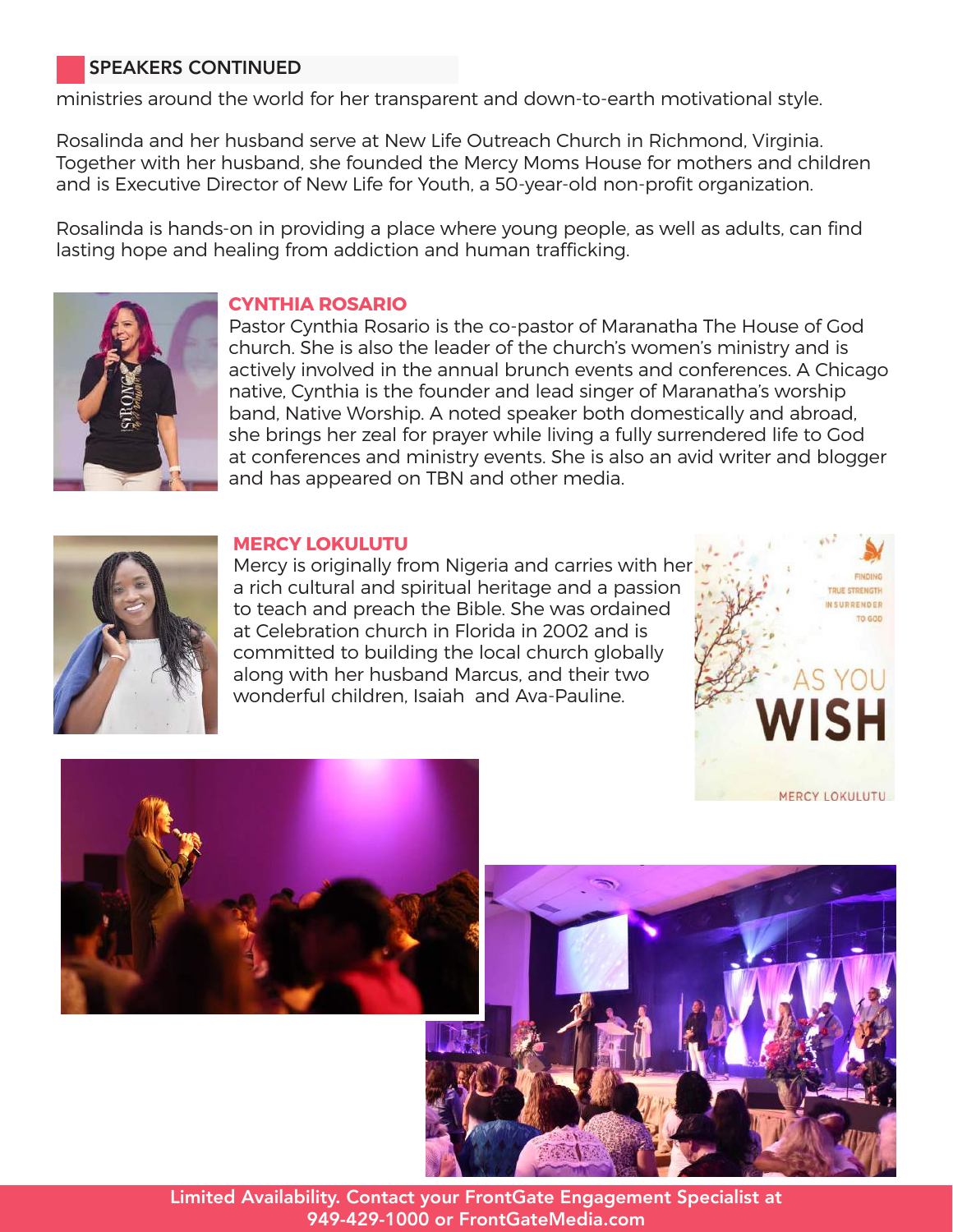

ANDREA J. TOMASSI Andrea (Andi), is an Author, musician, speaker, and Founder of Transcended Ministries. She encourages women to rise above their circumstances and to believe in who God says they are and not in who others think they should be. She is a leader at Celebrate Recovery and sings on the worship team at her local church. She and her husband will celebrate their 30th wedding anniversary this year. They have three adult children and she loves being a Mimi to her

*Sine* Bold

**TRENGTHEN YOUR SOUL** 

ANDREA TOMASSI & CYNTHIA CAVANAUGH

three grandchildren. In her spare time you can find her writing songs, playing her guitar, writing or enjoying "girl time" over a strong cup of cappuccino.



She Co-Authored, LIVE BOLD - a Devotional Journal to Strengthen Your Soul with her cousin Cynthia Cavanaugh. The LIVE BOLD Devotional Journal is written to encourage others to walk each day BOLDLY with Christ. Live Bold is a 52-week devotional journal inviting the reader to step out of their comfort zone by engaging in a monthly theme to strengthen their soul, (Psalm 138:3).



#### **CYNTHIA CAVANAUGH**

Author, speaker, Life Coach and Leadership Influencer. I am a truth seeker, dream giver and love inspiring others to flourish. In the past few years I've realized that as an influencer my desire is to live bold for Jesus Christ and leave a legacy for others.

It is a privilege to share with others about my own life journey. Like most people, I've had my share of ups and downs. One of my core values is "no pain is wasted." Clinical depression, performance issues, marriage struggles and fearful insecurities have been some of my not so desirable companions

on the journey. However, they have out of desperation pointed the way to ironclad promises from God and the Bible. My desire is to live bold for Jesus inspite of my own insecurities and fears. I am passionate about empowering others to live out their potential. I love writing and teaching God's truth, being a Life Coach, and speaking at conferences and retreats. One of my more recent ventures is teaching leadership to international and adult students as an adjunct professor at Trinity Western University.

In contrast to my serious side, sometimes my friends can't believe the creative therapy I make time for which includes knitting, giving parties and once in awhile tackling a big project like sewing a wedding dress, just because. Connecting over tea or coffee with a friend, indulging in fine chocolate and shopping for just the right pair of shoes with a girlfriend makes me smile!

Unashamedly, I love Jesus and doing life with my big, loud and sometimes crazy family – my faithful husband, three amazing sons, their beautiful wives, AND the awesome joyful opportunity to spoil our wonderful grandchildren.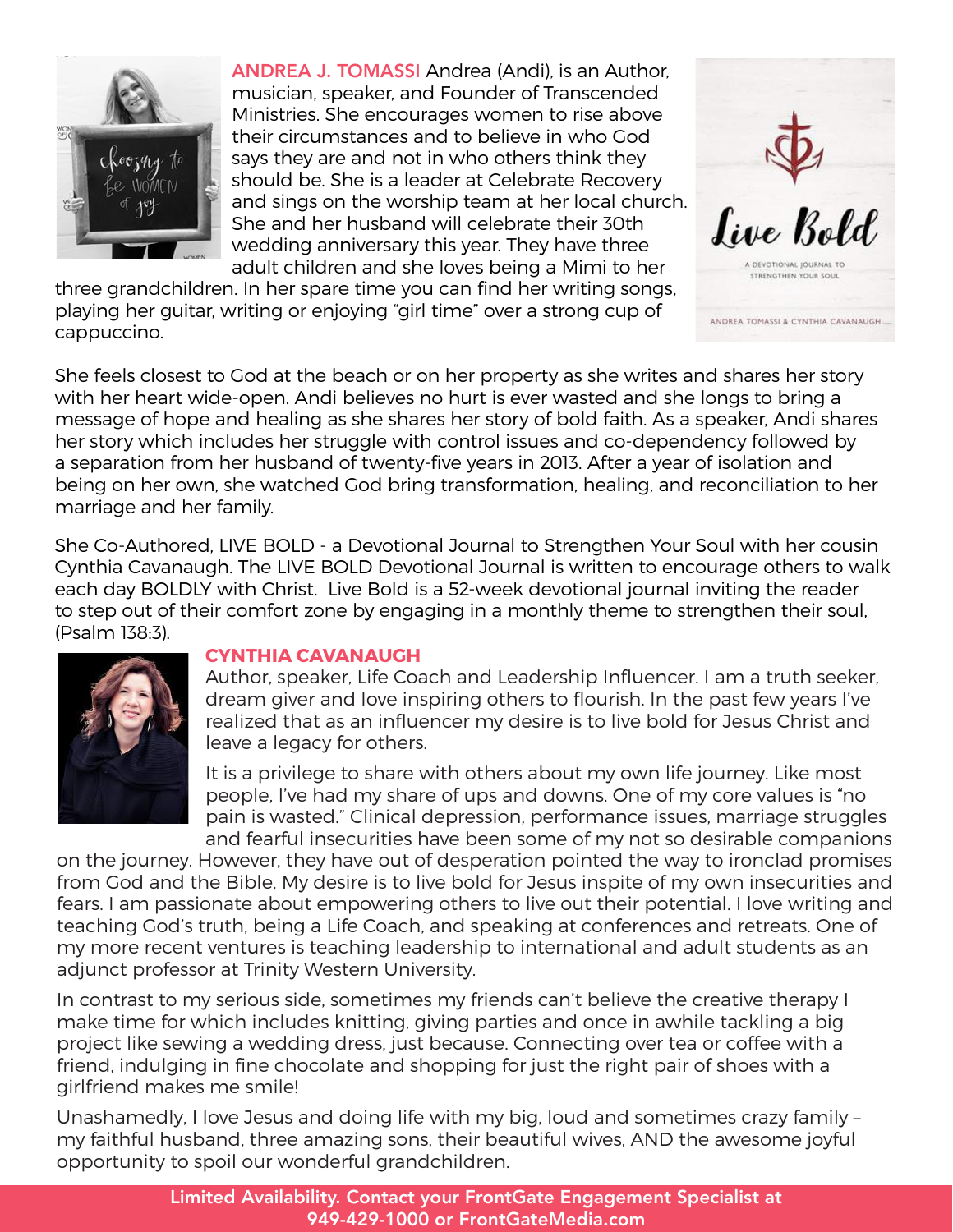## **LOCATION**

NEW LIFE OUTREACH CHURCH 1005 TURNER ROAD RICHMOND, VA 23225 (804)276-6767



#### **REACH**

BELLA WOMEN'S CONFERENCE is expecting 600+ women in attendance this year. These Christian women range in age from 16 to 75 and include a large percentage of prominant Christian women who are very active in their churches, philanthropy and their local communities.







#### **SPONSORSHIP MENU**

Premier and Partner Packages receive the highest degree of visibility and appreciation for their commitment. Scroll down for complete package details below. Customized packages are also available to fit YOUR needs.

Premier Partner Package- \$5,000 Chair Drop- \$500 Lunch Sponsor Package- \$3,500 Partner Package- \$2,500 Coffee Break Sponsor- \$2,000 Movie Trailer- \$750 Book Trailer- \$500 Commercial 60 Second Spot- \$500 Billboard Ad or Logo on Big Screen- \$500 Attendee Bag Stuffer/Flyer- \$500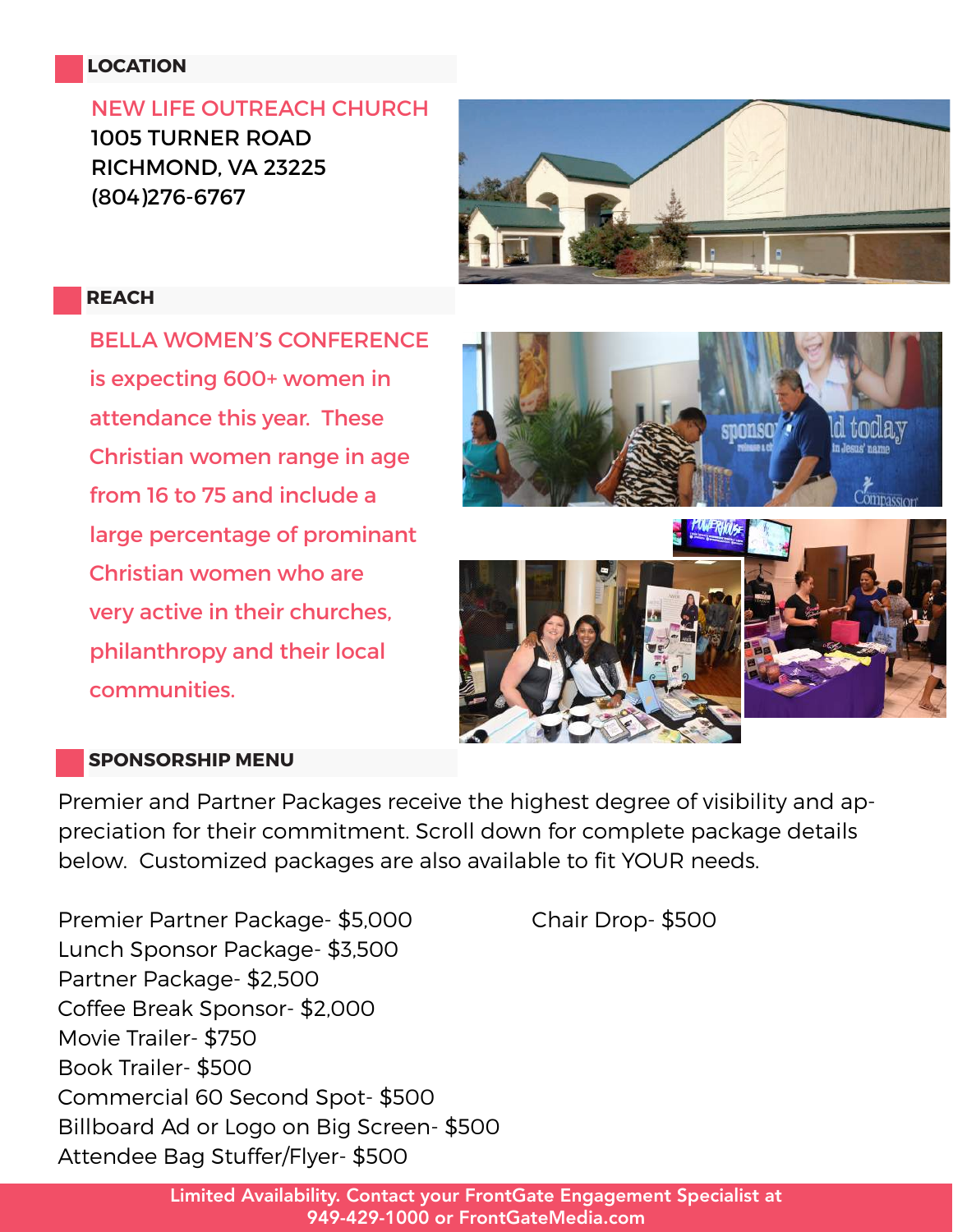Attendee Conference Bags (YOUR logo with SHE BELIEVED Logo)- \$500 Session Guide Ad 2 sizes only: (Full or Half)- \$475, \$375 Booth Options:

Best Booth- \$1,500

- 4 tickets to event: 4 reserved seats at event.
- Lunch at the conference with Pastor Rosalinda and speakers.
- · 1 vendor table
- Included in all advertising print, website link, radio, program and screen acknowledgment at event.
- Better Booth- \$1,000
- · 4 tickets to event.
- · 1 vendor table
- · Included in all advertising print, website link, program and screen acknowledgment at event.

Basic Booth- \$500

- · 2 tickets to event.
- · 1 vendor table
- Advertised with website links and listed in program.

## **Demonstrate support for Bella Women's Conference and the spiritual growth and renewal of women, as well as send the message of your business to thousands of households; advertise on our website, Facebook page, and in our printed program.**

## **COMMERCIAL TRAILER SPONSOR INCLUDES:**

Up to 60 second trailer or video clip delivered to us in digital format with DVD back up copy. Film trailers are standard length. Commercials and Trailers will be shown in the order chosen by Conference Directors. See Deadlines & Deliverables document for full details.

## **PREMIER PARTNER PACKAGES INCLUDES: \$5,000**

- Public Recognition W/3 Min. interview from main stage of your sponsorship
- 60 Second Spot
- Supply your own item for inclusion in attendee bag
- 4 SHE BELIEVED Conference registrations
- Full page ad in official SHE BELIEVED Conference session guide
- Vendor booth
- Logo on website
- Logo on big screen at SHE BELIEVED Conference
- Logo on eblasts

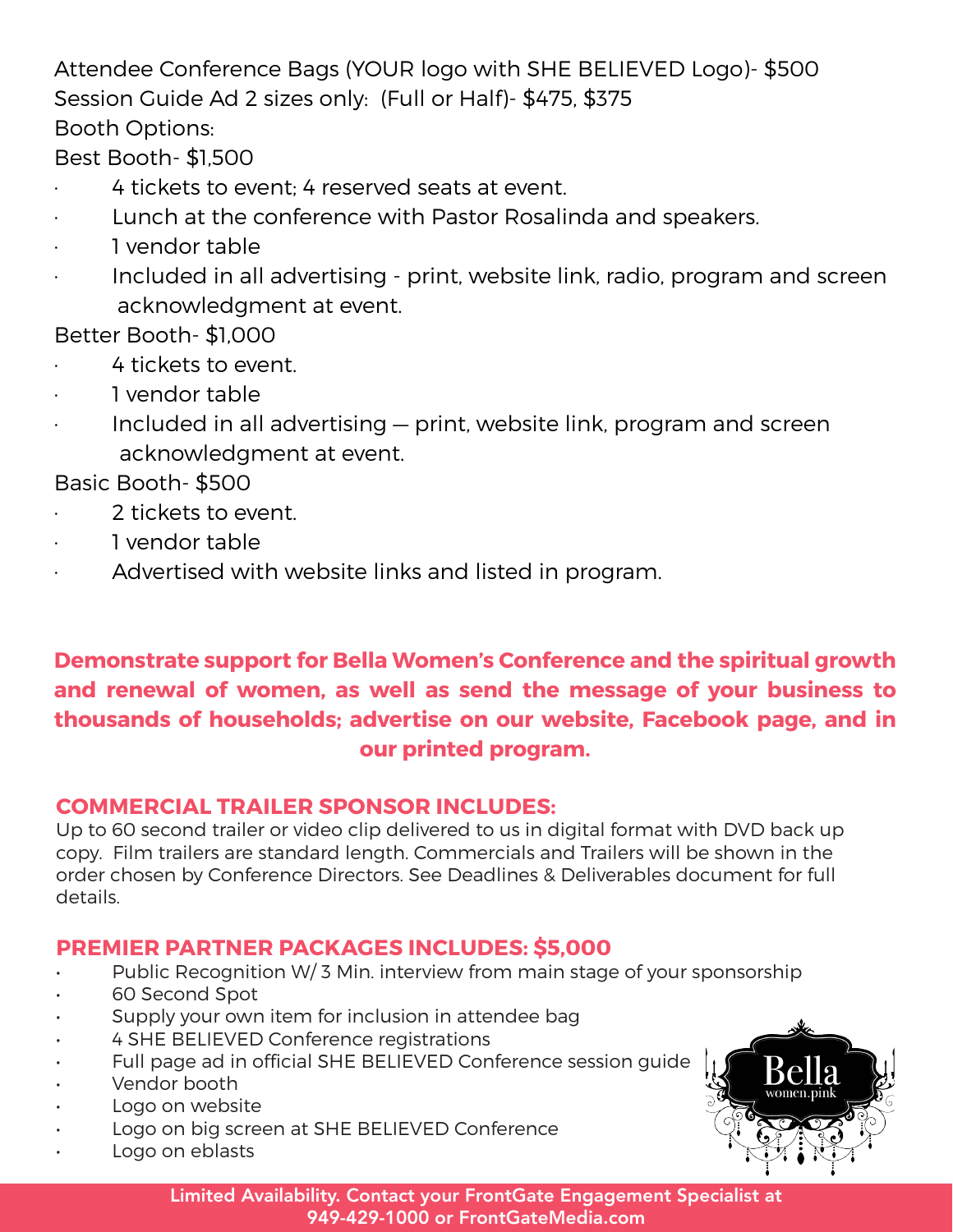## **LUNCH SPONSOR INCLUDES: \$3,500**

- Public recognition from main stage
- "Thank You" signage at lunch tables as sponsor
- Table tent cards with your provided table tent card
- 60 second spot
- Supply your own item for inclusion in attendee bag
- 4 SHE BELIEVED Conference registrations
- Full page ad in official conference session guide
- Vendor booth
- Logo on website
- Logo on big screen at SHE BELIEVED Conference
- Logo on eblasts

## **PARTNER PACKAGE INCLUDES: \$2,500**

- Public "Thank You" recognition of sponsorship
- Supply your own item for inclusion in attendee bag
- Half page ad in official SHE BELIEVED Conference session guide
- 2 SHE BELIEVED Conference registrations
- Vendor Booth
- Logo on big screen at SHE BELIEVED Conference
- Logo on website
- Logo on eblasts

## **COFFEE BREAK PACKAGE INCLUDES: \$2,000**

- "Thank You" signage at coffee areas
- Supply item for inclusion in attendee bag
- Logo on website
- Logo on big screen as shown below
- 2 SHE BELIEVED Conference registration
- Half page ad in official SHE BELIEVED Conference Session Guide

## **DELIVERY INSTRUCTIONS:**

## **SHE BELIEVED CONFERENCE**

2019 Sponsorship Deadlines and Deliverables

## **PHYSICAL MATERIALS**

Please deliver all materials to: New Life Outreach Church Attn: Sarah Santiago 1005 Turner Road Richmond, VA 23225

Contact Sarah Santiago for questions on delivery issues at: Sarah@newlife1.org (804)276-6767

Proof of delivery is suggested.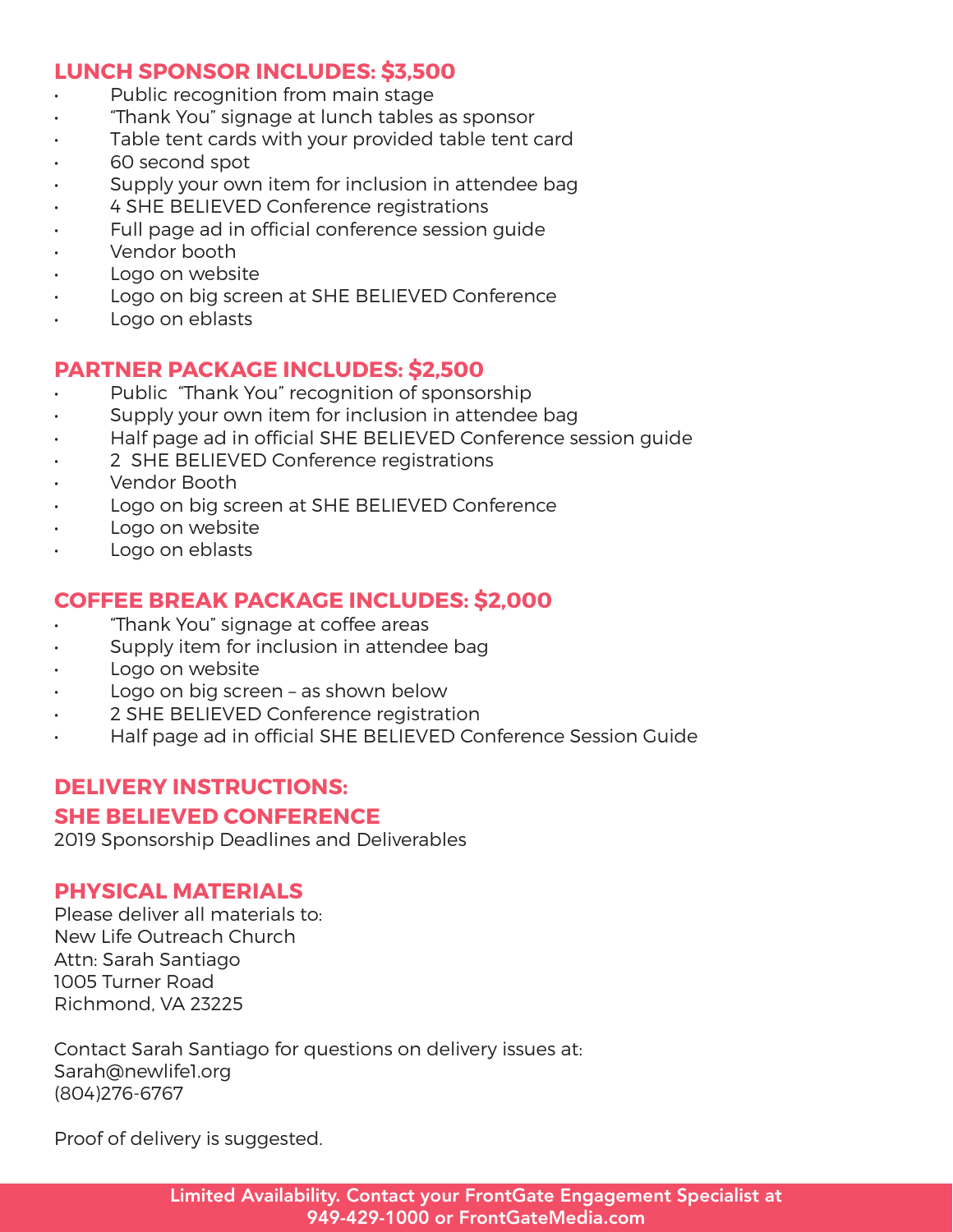#### **DIGITAL FILES**

Please deliver all materials to: Sarah Santiago at: Sarah@newlife1.org (804)276-6767

#### **REGISTRATION BAG STUFFERS**

Please provide 600 to be included in the registration bags.

Bag stuffers could include brochures, fliers, DVD's, CD's, books, or small promotional gift. Past participants promotional gifts have included key chains, candy, mouse pads, premiere tickets, pens, etc. Stuffer must be approved by SHE BELIEVED Conference Co-Directors.

\*Please see address above for delivery

#### **EXHIBIT BOOTH**

The exhibit area is located in a separate inside area adjacent to the main auditorium. An 8ft table, tablecloth, and two chairs will be provided. There is limited power and you should supply your own internet access if needed. You may begin setting up as early as 6:30 am on Friday morning with your booth completed by 10:30 am. Please have your booth torn down by 10pm May 5th, 2019. Please dispose of all your trash and media materials leaving your booth area clean and as you found it.

#### **SESSION GUIDE AD**

Please deliver the file format jpeg, or pdf by email, Dropbox or WeTransfer.

SHE BELIEVED CONFERENCE: Sarah@newlife1.org

HALF PAGE- 8"H x 5"W no bleed FULL PAGE- 4"H x 5"W no bleed

#### **LOGO – DUE IMMEDIATELY**

Please deliver the digital files to Sarah@newlife1.org High-resolution logo for print and/or web

#### **ATTENDEE LIST**

Names of the Conference attendees should be emailed to: Sarah@newlife1.org

#### **BELLA WOMEN'S MINSTRY- SHE BELIEVED CONFERENCE**

is honored to partner with FrontGate Media. Please call or contact them directly with your sponsorship needs. We are happy to put a special package or grouping of items together to fit your personal needs.

Let FrontGate help you design something unique.

Thank you for your sponsorship, partnering, and underwriting of the SHE BELIEVED Conference for women. You're helping to change lives. Without you the event would not be possible and we are humbled and appreciative of your generosity.